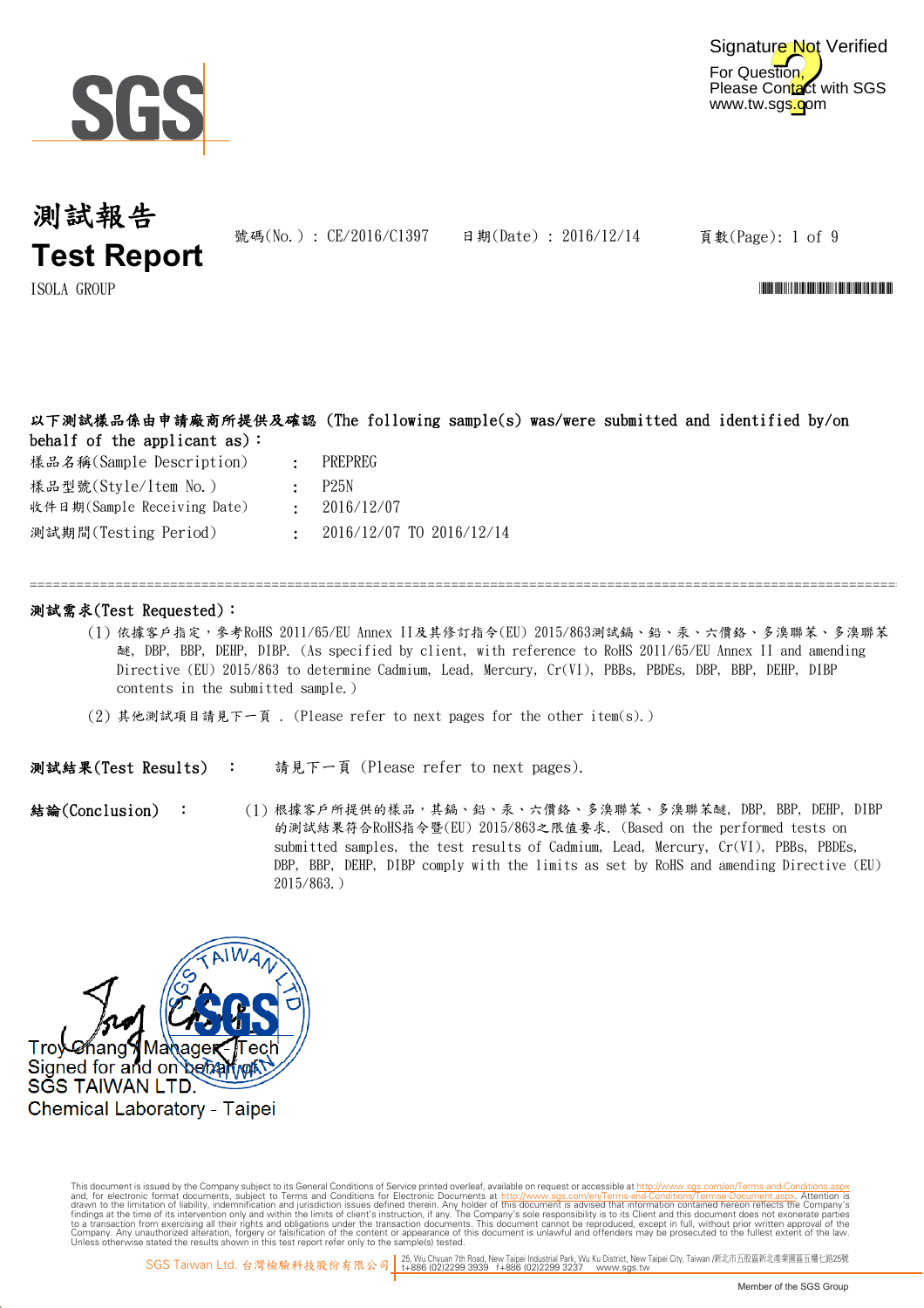

號碼(No.): CE/2016/C1397 日期(Date): 2016/12/14

頁數(Page): 2 of 9

 $\Gamma$ ISOLA GROUP  $\Gamma$ 

## 測試結果(Test Results)

: 棕色片狀 (BROWN SHEET) 測試部位(PART NAME)No.1

| 测試項目<br>(Test Items)             | 單位<br>$(\text{Unit})$ | 测試方法<br>(Method)                                                                                                       | 方法偵測<br>極限值<br>(MDL)     | 結果<br>(Result)<br>No.1 | 限值<br>(Limit)            |
|----------------------------------|-----------------------|------------------------------------------------------------------------------------------------------------------------|--------------------------|------------------------|--------------------------|
| 編 / Cadmium (Cd)                 | mg/kg                 | 參考IEC 62321-5 (2013), 以感應耦合<br>電漿原子發射光譜儀檢測. / With<br>reference to IEC 62321-5 (2013)<br>and performed by ICP-AES.     | $2^{\circ}$              | n.d.                   | 100                      |
| 鉛 / Lead (Pb)                    | mg/kg                 | 參考IEC 62321-5 (2013), 以感應耦合<br>電漿原子發射光譜儀檢測. / With<br>reference to IEC 62321-5 (2013)<br>and performed by ICP-AES.     | $\overline{2}$           | 6.03                   | 1000                     |
| 汞 / Mercury (Hg)                 | mg/kg                 | 參考IEC 62321-4 (2013), 以感應耦合<br>電漿原子發射光譜儀檢測. / With<br>reference to IEC $62321-4$ $(2013)$<br>and performed by ICP-AES. | $\overline{2}$           | n. d.                  | 1000                     |
| 六價鉻 / Hexavalent Chromium Cr(VI) | mg/kg                 | 參考IEC 62321 (2008), 以UV-VIS檢<br>測. / With reference to IEC 62321<br>$(2008)$ and performed by UV-VIS.                  | $\overline{2}$           | n. d.                  | 1000                     |
| 多溴聯苯總和 / Sum of PBBs             | mg/kg                 |                                                                                                                        | $\overline{\phantom{a}}$ | n. d.                  | 1000                     |
| 一溴聯苯 / Monobromobiphenyl         | mg/kg                 |                                                                                                                        | 5                        | n. d.                  |                          |
| 二溴聯苯 / Dibromobiphenyl           | mg/kg                 | 參考IEC 62321-6 (2015), 以氣相層析<br>/質譜儀檢測. / With reference to<br>IEC $62321-6$ (2015) and performed<br>by GC/MS.          | 5                        | n. d.                  |                          |
| 三溴聯苯 / Tribromobiphenyl          | mg/kg                 |                                                                                                                        | 5                        | n. d.                  | $\overline{\phantom{a}}$ |
| 四溴聯苯 / Tetrabromobiphenyl        | mg/kg                 |                                                                                                                        | 5                        | n. d.                  | $\overline{\phantom{0}}$ |
| 五溴聯苯 / Pentabromobiphenyl        | mg/kg                 |                                                                                                                        | 5                        | n. d.                  |                          |
| Hexabromobiphenyl<br>六溴聯苯 /      | mg/kg                 |                                                                                                                        | 5                        | n.d.                   | $\overline{\phantom{0}}$ |
| Heptabromobiphenyl<br>七溴聯苯 /     | mg/kg                 |                                                                                                                        | 5                        | n. d.                  | $\overline{\phantom{a}}$ |
| Octabromobiphenyl<br>八溴聯苯 /      | mg/kg                 |                                                                                                                        | 5                        | n. d.                  |                          |
| 九溴聯苯 / Nonabromobiphenyl         | mg/kg                 |                                                                                                                        | 5                        | n. d.                  | $\overline{\phantom{0}}$ |
| 十溴聯苯 / Decabromobiphenyl         | mg/kg                 |                                                                                                                        | 5                        | n. d.                  | $\overline{\phantom{a}}$ |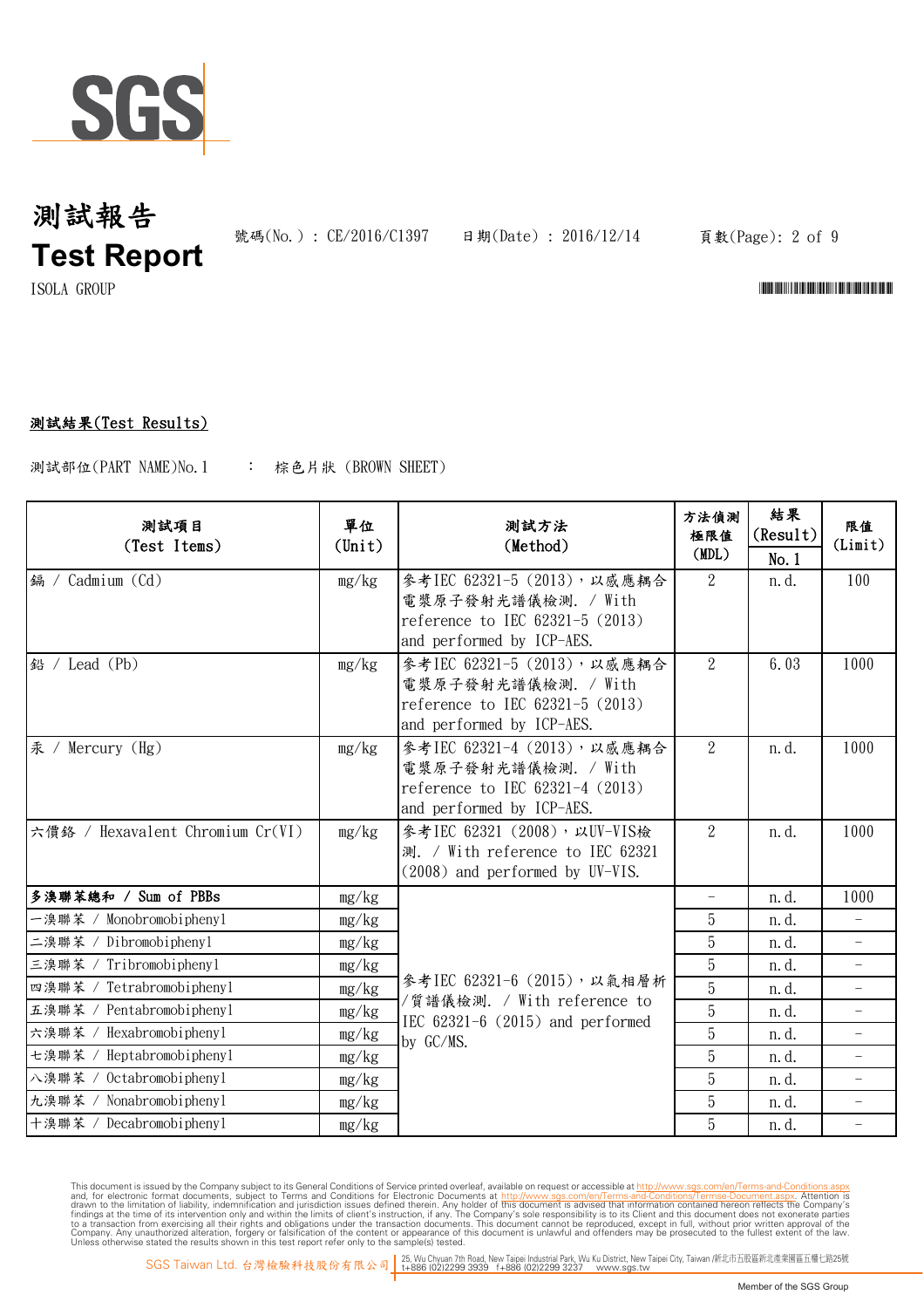

號碼(No.): CE/2016/C1397 日期(Date): 2016/12/14

### 頁數(Page): 3 of 9

## $\Gamma$ ISOLA GROUP  $\Gamma$

| 测試項目<br>(Test Items)                                                                          | 單位<br>$(\text{Unit})$ | 測試方法<br>(Method)                                                                                                                   | 方法偵測<br>極限值 | 結果<br>(Result) | 限值<br>(Limit)            |
|-----------------------------------------------------------------------------------------------|-----------------------|------------------------------------------------------------------------------------------------------------------------------------|-------------|----------------|--------------------------|
|                                                                                               |                       |                                                                                                                                    | (MDL)       | No.1           |                          |
| 多溴聯苯醚總和 / Sum of PBDEs                                                                        | mg/kg                 |                                                                                                                                    |             | n.d.           | 1000                     |
| 一溴聯苯醚 / Monobromodiphenyl ether                                                               | mg/kg                 |                                                                                                                                    | 5           | n. d.          | $\overline{\phantom{0}}$ |
| 二溴聯苯醚 / Dibromodiphenyl ether                                                                 | mg/kg                 |                                                                                                                                    | 5           | n. d.          |                          |
| 三溴聯苯醚 / Tribromodiphenyl ether                                                                | mg/kg                 |                                                                                                                                    | 5           | n.d.           | $\overline{\phantom{0}}$ |
| 四溴聯苯醚 / Tetrabromodiphenyl ether                                                              | mg/kg                 | 參考IEC 62321-6 (2015), 以氣相層析                                                                                                        | 5           | n. d.          | $\overline{\phantom{0}}$ |
| 五溴聯苯醚 / Pentabromodiphenyl ether                                                              | mg/kg                 | /質譜儀檢測. / With reference to<br>IEC $62321-6$ $(2015)$ and performed                                                                | 5           | n. d.          |                          |
| 六溴聯苯醚 / Hexabromodiphenyl ether                                                               | mg/kg                 | by GC/MS.                                                                                                                          | 5           | n.d.           | $\overline{\phantom{0}}$ |
| 七溴聯苯醚 / Heptabromodiphenyl ether                                                              | mg/kg                 |                                                                                                                                    | 5           | n.d.           |                          |
| 八溴聯苯醚 / Octabromodiphenyl ether                                                               | mg/kg                 |                                                                                                                                    | 5           | n. d.          | $\qquad \qquad -$        |
| 九溴聯苯醚 / Nonabromodiphenyl ether                                                               | mg/kg                 |                                                                                                                                    | 5           | n. d.          |                          |
| 十溴聯苯醚 / Decabromodiphenyl ether                                                               | mg/kg                 |                                                                                                                                    | 5           | n. d.          |                          |
| 鄰苯二甲酸丁苯甲酯 / BBP (Butyl<br>Benzyl phthalate) (CAS No.: 85-68-7)                                | mg/kg                 | 參考IEC 62321-8/CD (2013), 以氣相<br>層析儀/質譜儀檢測. / With<br>reference to IEC 62321-8/CD<br>$(2013)$ . Analysis was performed by<br>GC/MS. | 50          | n. d.          | 1000                     |
| 鄰苯二甲酸二丁酯 / DBP (Dibuty1<br>phthalate) (CAS No.: $84-74-2$ )                                   | mg/kg                 |                                                                                                                                    | 50          | n.d.           | 1000                     |
| 鄰苯二甲酸二 (2-乙基己基)酯 / DEHP<br>$(Di - (2-\text{ethylhexyl})$ phthalate) (CAS<br>No.: $117-81-7$ ) | mg/kg                 |                                                                                                                                    | 50          | n. d.          | 1000                     |
| 鄰苯二甲酸二異丁酯 / DIBP (Di-<br>isobutyl phthalate) (CAS No.: 84-69-<br>5)                           | mg/kg                 |                                                                                                                                    | 50          | n. d.          | 1000                     |
| 鄰苯二甲酸二異癸酯 / DIDP (Di-<br>isodecyl phthalate) (CAS No.: 26761-<br>$40-0$ ; 68515-49-1)         | mg/kg                 |                                                                                                                                    | 50          | n.d.           |                          |
| 鄰苯二甲酸二異壬酯 / DINP (Di-<br>isononyl phthalate) (CAS No.: 28553-<br>$12-0$ ; 68515-48-0)         | mg/kg                 |                                                                                                                                    | 50          | n. d.          |                          |
| 鄰苯二甲酸二正辛酯 / DNOP (Di-n-<br>octyl phthalate) (CAS No.: $117-84-0$ )                            | mg/kg                 |                                                                                                                                    | 50          | n.d.           |                          |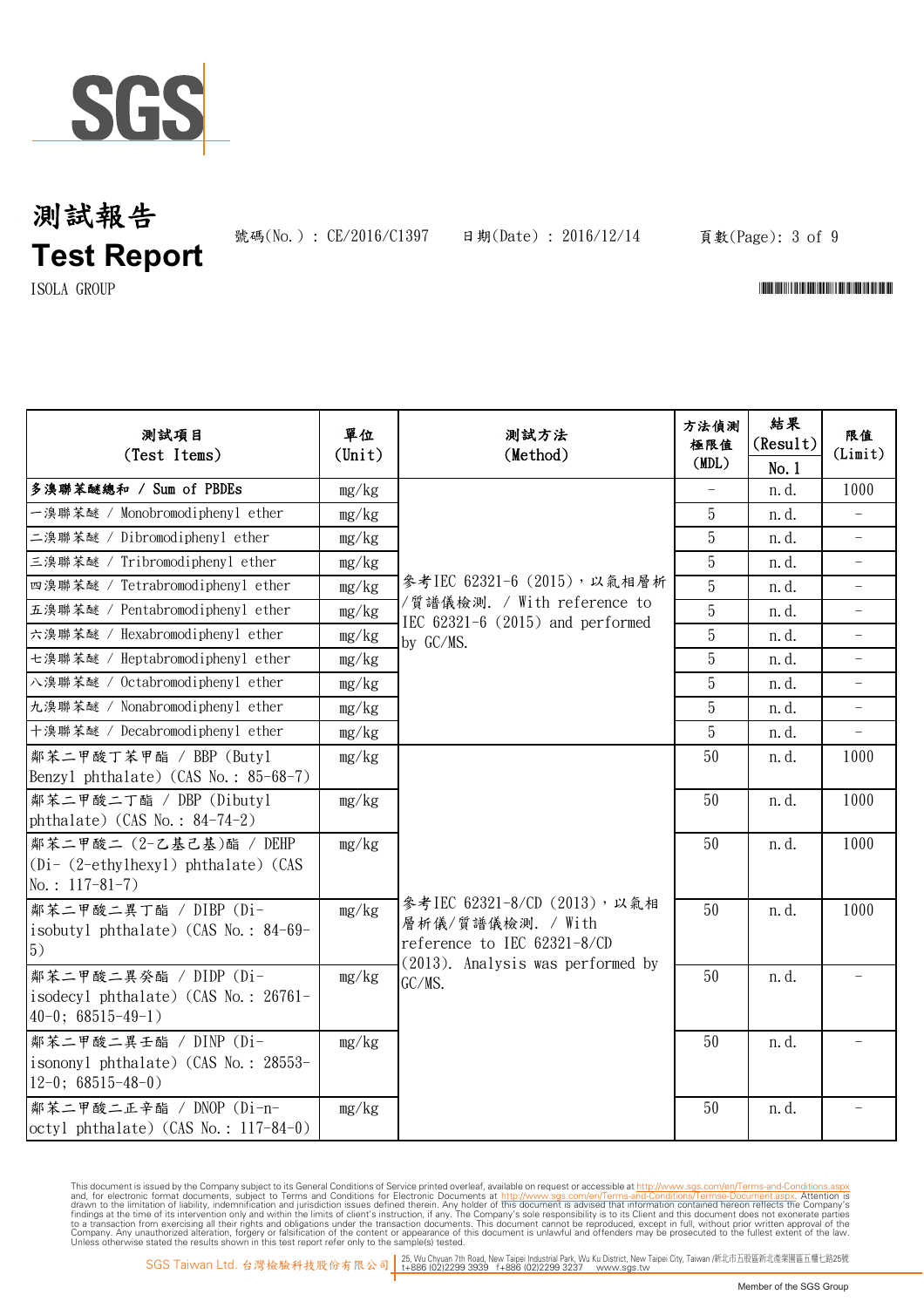

號碼(No.): CE/2016/C1397 日期(Date): 2016/12/14

## 頁數(Page): 4 of 9

 $\Gamma$ ISOLA GROUP  $\Gamma$ 

| 测試項目<br>(Test Items)                                                                                                                                                                                                                                                  | 單位<br>(Unit) | 測試方法<br>(Method)                                                                                                  | 方法偵測<br>極限值<br>(MDL) | 結果<br>(Result)<br>No.1 | 限值<br>(Limit) |
|-----------------------------------------------------------------------------------------------------------------------------------------------------------------------------------------------------------------------------------------------------------------------|--------------|-------------------------------------------------------------------------------------------------------------------|----------------------|------------------------|---------------|
| 六溴環十二烷及所有主要被辨別出的異構<br>$ \n\angle$ / Hexabromocyclododecane (HBCDD)<br>and all major diastereoisomers<br>identified ( $\alpha$ - HBCDD, $\beta$ - HBCDD,<br>$\gamma$ – HBCDD) (CAS No.: 25637-99-4 and<br>$ 3194-55-6(134237-51-7, 134237-50-6,$<br>$134237 - 52 - 8)$ | mg/kg        | 參考IEC 62321 (2008), 以氣相層析/<br>質譜儀檢測. / With reference to<br>IEC 62321 (2008). Analysis was<br>performed by GC/MS. | 5                    | n. d.                  |               |

## 備註(Note):

- 1. mg/kg = ppm;0.1wt% = 1000ppm
- 2. n.d. = Not Detected (未檢出)
- 3. MDL = Method Detection Limit (方法偵測極限值)
- 4. "-" = Not Regulated (無規格值)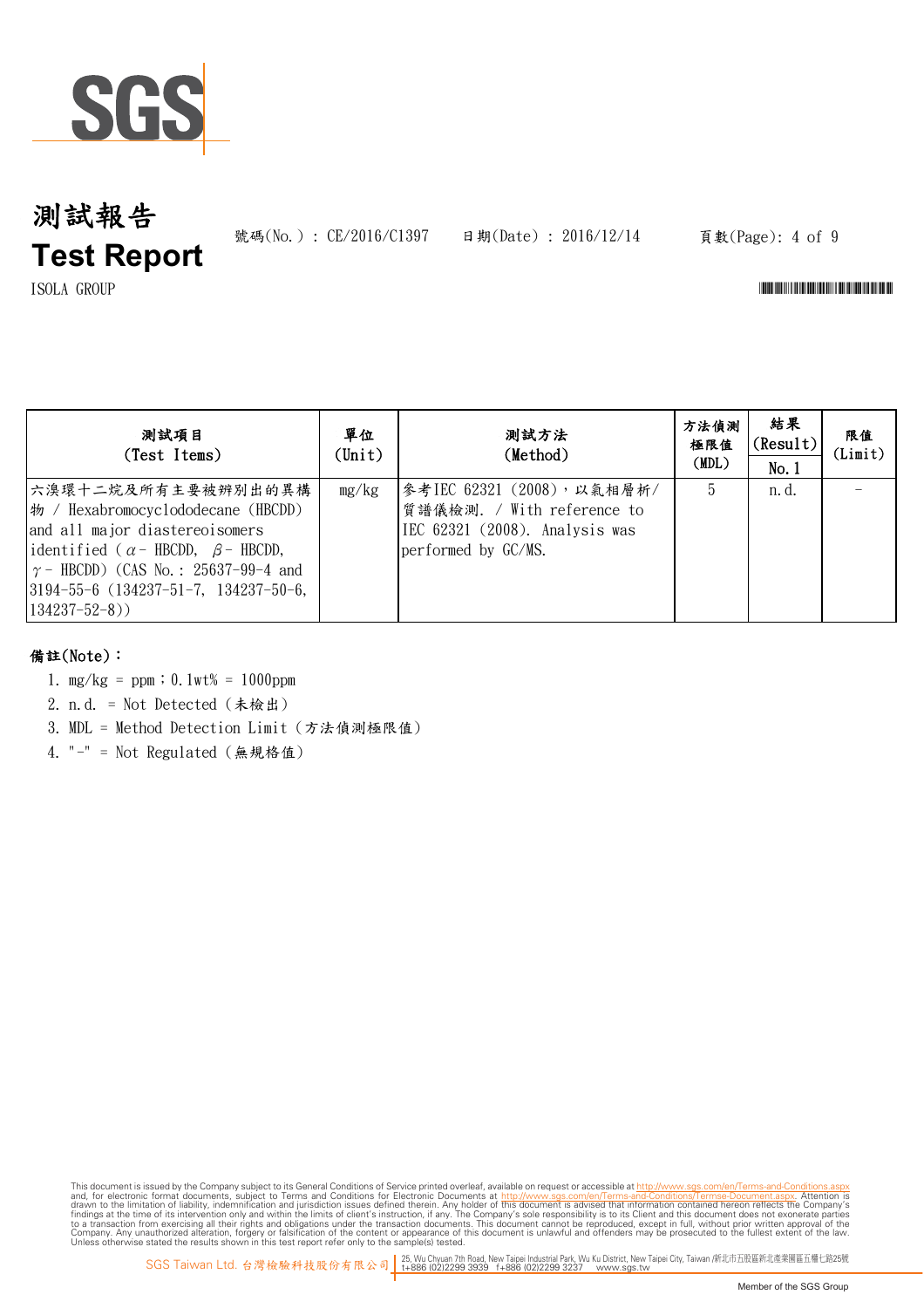

號碼(No.): CE/2016/C1397 日期(Date): 2016/12/14

頁數(Page): 5 of 9

## $\Gamma$ SOLA GROUP  $\Gamma$

## 重金屬流程圖 **/ Analytical flow chart of Heavy Metal**

根據以下的流程圖之條件,樣品已完全溶解。(六價鉻測試方法除外) These samples were dissolved totally by pre-conditioning method according to below flow chart. ( $Cr^{6+}$  test method excluded)

■ 測試人員:王志瑋 / Technician : JR Wang





**Note\*\* (For IEC 62321)**

- (1) 針對非金屬材料加入鹼性消化液,加熱至 90~95℃萃取. / For non-metallic material, add alkaline digestion reagent and heat to 90~95℃.
- (2) 針對金屬材料加入純水,加熱至沸騰萃取. / For metallic material, add pure water and heat to boiling.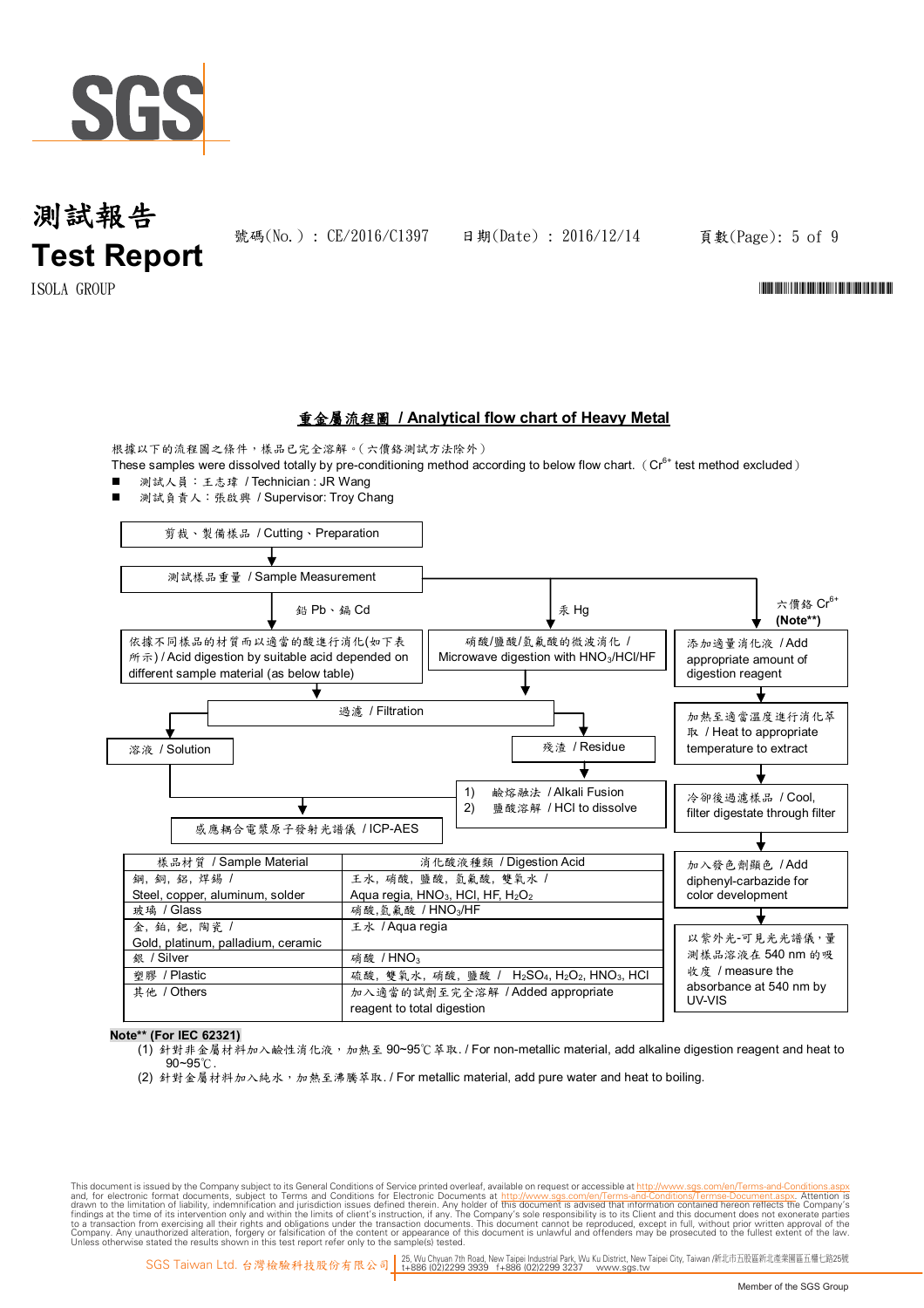

號碼(No.) : CE/2016/C1397 日期(Date) : 2016/12/14

頁數(Page): 6 of 9

 $\blacksquare$ ISOLA GROUP  $\blacksquare$ 



- 測試人員:涂雅苓 / Technician: Yaling Tu
- 測試負責人:張啟興 / Supervisor: Troy Chang

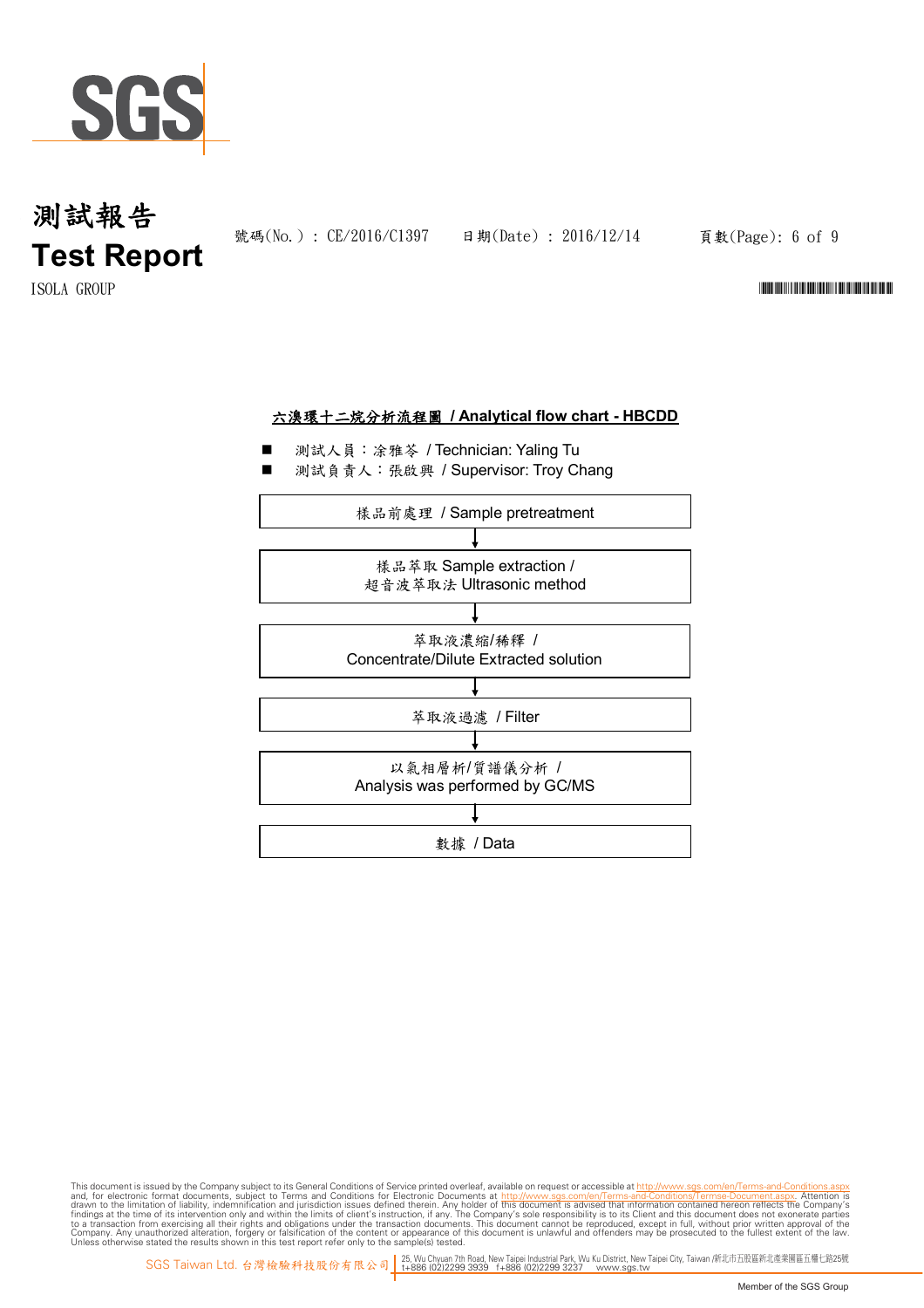

號碼(No.): CE/2016/C1397 日期(Date): 2016/12/14

頁數(Page): 7 of 9

 $\blacksquare$ ISOLA GROUP  $\blacksquare$ 

### 可塑劑分析流程圖 **/ Analytical flow chart - Phthalate**

- 測試人員:徐毓明 / Technician: Andy Shu
- 測試負責人:張啟興 / Supervisor : Troy Chang

#### 【測試方法**/Test method: IEC 62321-8**】

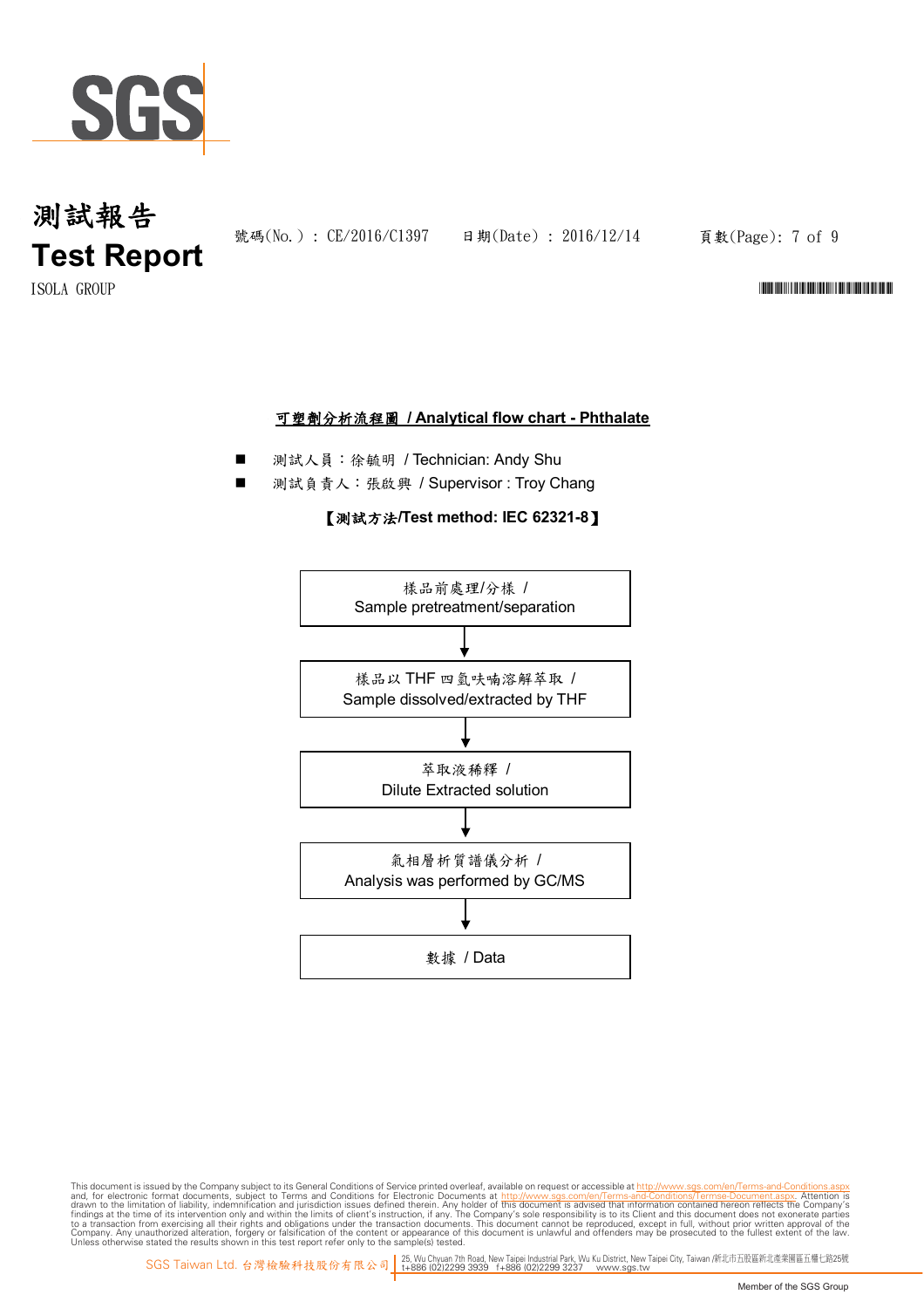

號碼(No.) : CE/2016/C1397 日期(Date) : 2016/12/14

頁數(Page): 8 of 9

 $\blacksquare$ ISOLA GROUP  $\blacksquare$ 

### 多溴聯苯**/**多溴聯苯醚分析流程圖 **/ Analytical flow chart - PBB/PBDE**

測試人員:凃雅苓 / Technician: Yaling Tu

測試負責人:張啟興 / Supervisor: Troy Chang

初次測試程序 / First testing process 選擇性篩檢程序 / Optional screen process 確認程序 / Confirmation process = · - →